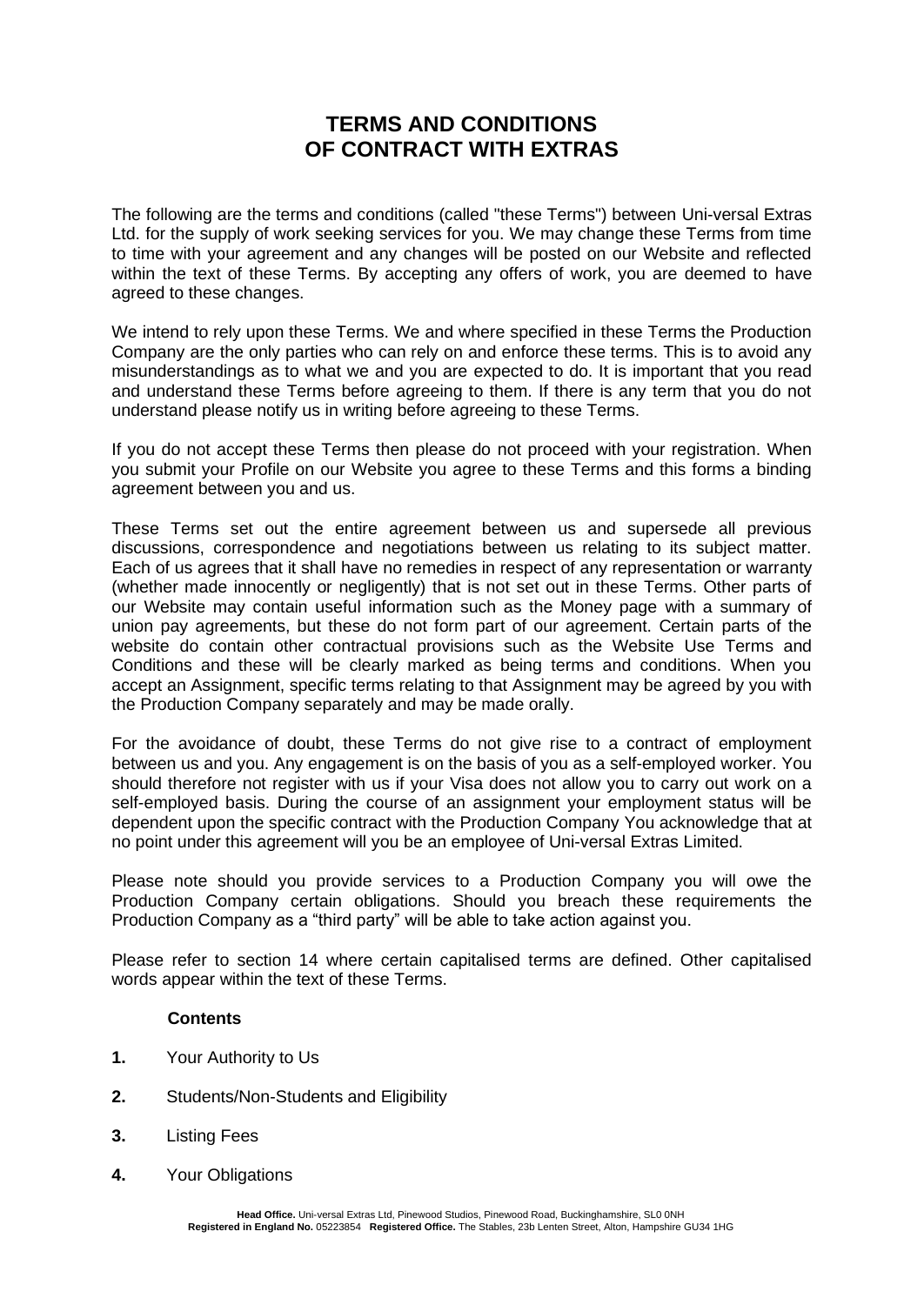- **5.** Payment Rates for Work
- **6.** Tax and National Insurance
- **7.** Termination
- **8.** Acceptance of Work
- **9.** Intellectual Property
- **10.** Notices
- **11.** Data Protection and Privacy
- **12.** Liability
- **13.** General
- **14.** Definitions

#### **1. Your Authority to Us**

- 1.1 We operate as an employment agency providing a work seeking service in accordance with the Employment Agencies Act 1973 and the Conduct of Employment Agencies and Employment Businesses Regulations 2003 as amended. We act as an agent between you and any Production Company. You agree that we are authorised to act on your behalf and to enter into contracts on your behalf in connection with you acting as an Extra but subject to section 8.1 we will only do so once you have agreed with us to accept a particular Assignment. Section 8.1 sets out our procedures as to how we offer Assignments to Extras.
- 1.2 Notwithstanding section 2.8 you acknowledge that should you have any specific concerns or queries regarding any Assignment then you should talk to us immediately before accepting the Assignment and we will do whatever in the circumstances we can to deal with your concerns.
- 1.3 We try to find work as an Extra for Students and Non-students who register their Profile on our website ("the Services"). By registering your Profile on our website, you confirm that you are asking us to find you work as an Extra. Information that you supply us for your Profile will be included in our website and database which may be made available to Production Companies who are seeking Extras and will be used by us to identify suitable Extras for Production Company requests. It is your responsibility to ensure that any information you include on your Profile is accurate and that you do not do anything that could bring us into disrepute or make prospective Production Companies less likely to contact us to hire Extras.
- 1.4 We decide whether or not to put you forward for any particular Assignment. Our decision making is private. We are under no obligation to offer you any Assignments. We make no guarantee of finding you work.
- 1.5 You authorise us to arrange for all payments of fees due to you from the Production Company to be paid to us on your behalf. These funds will be paid into our client account.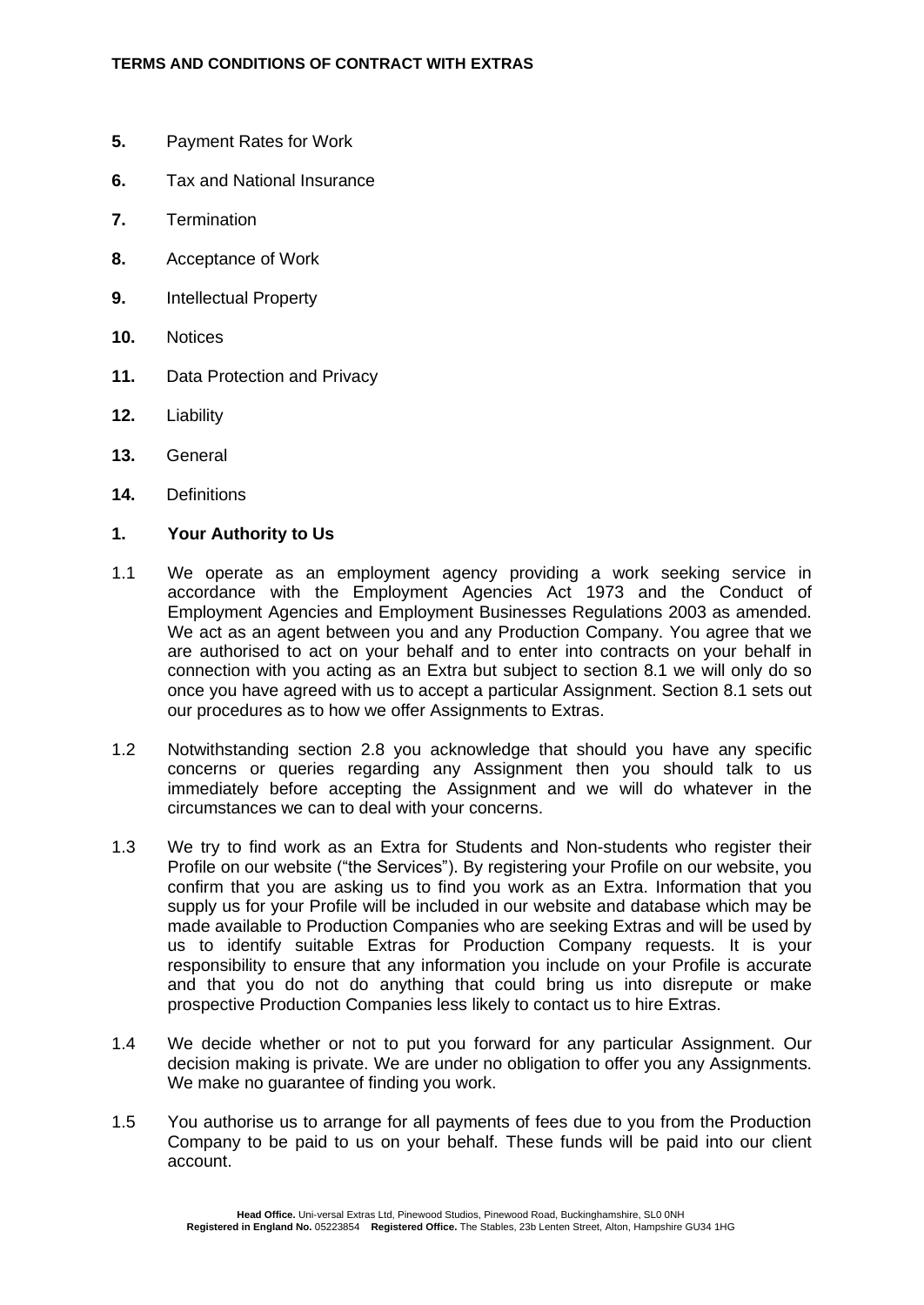#### **TERMS AND CONDITIONS OF CONTRACT WITH EXTRAS**

#### **2. Students/Non-students and Eligibility**

- 2.1 In order to use our Services you must either register on our website as a Student or a Non-Student and in either case you warrant and represent that you are and will at all times until termination of our agreement with you be:
	- 2.1.1 aged 16 ½ or over;
	- 2.1.2 legally entitled to work in the UK on a self-employed basis;
	- 2.1.3 seeking work as an Extra; and
	- 2.1.4 not on the sex offences register and have never been subject to any disciplinary action relating to vulnerable groups.
- 2.2 By registering as a Student, you represent and warrant to us that you are in **full-time** education at a university, higher education college or sixth form college in the UK. If these Terms cease to apply then you cease to be eligible to be registered as a student.
- 2.3 If you are under the age of 18, we may ask you to provide written permission from your parent or guardian to enter into our agreement. You should be aware that Production Companies may also require a parent or guardian to provide certain written assurances.
- 2.4 To provide evidence that you are a full-time student, Students must scan a copy of your valid student card with expiry date as issued by your university/college or an official letter from your university/college confirming your status and the dates of your course, and upload it to your Profile on our Website. You also agree to provide the original card or letter should we request it at any time, which we will copy and return to you as evidence of identification.
- 2.5 If you cease to be a Student you must notify us immediately in writing. You may still be eligible to apply for registration as a Non-student and work for us provided you comply with sections 3.3 and 3.5.
- 2.6 Whether a Student or Non-Student, you are required to provide evidence of your date of birth and right to work in the UK and/or Ireland with documents that establish your right to work as accepted in the Home Office regulations. You are required to upload and save these documents to the My Documents page of your Profile on our website. You also agree to provide the original on request by us at any time. If you have a query in relation to this section, you can notify us in accordance with section 10.1.
- 2.7 If you are not able or not willing to give the warranties and representations set out in these Terms or if you do not provide the evidence requested, then we reserve the right to withhold any monies that may be due to you until you comply and/or terminate this Agreement with immediate effect. Should monies be withheld due to outstanding evidence and that evidence is not received within a 12-month period from the initial notification, we reserve the right to deduct all remaining sums owed to you and you agree for us to do so.
- 2.8 If any of the warranties and representations that you make to us including those in this section, and the information provided on your Profile, become inaccurate or incorrect you must update this information and call us immediately. In particular if you have any Criminal Convictions (any criminal conviction for which a custodial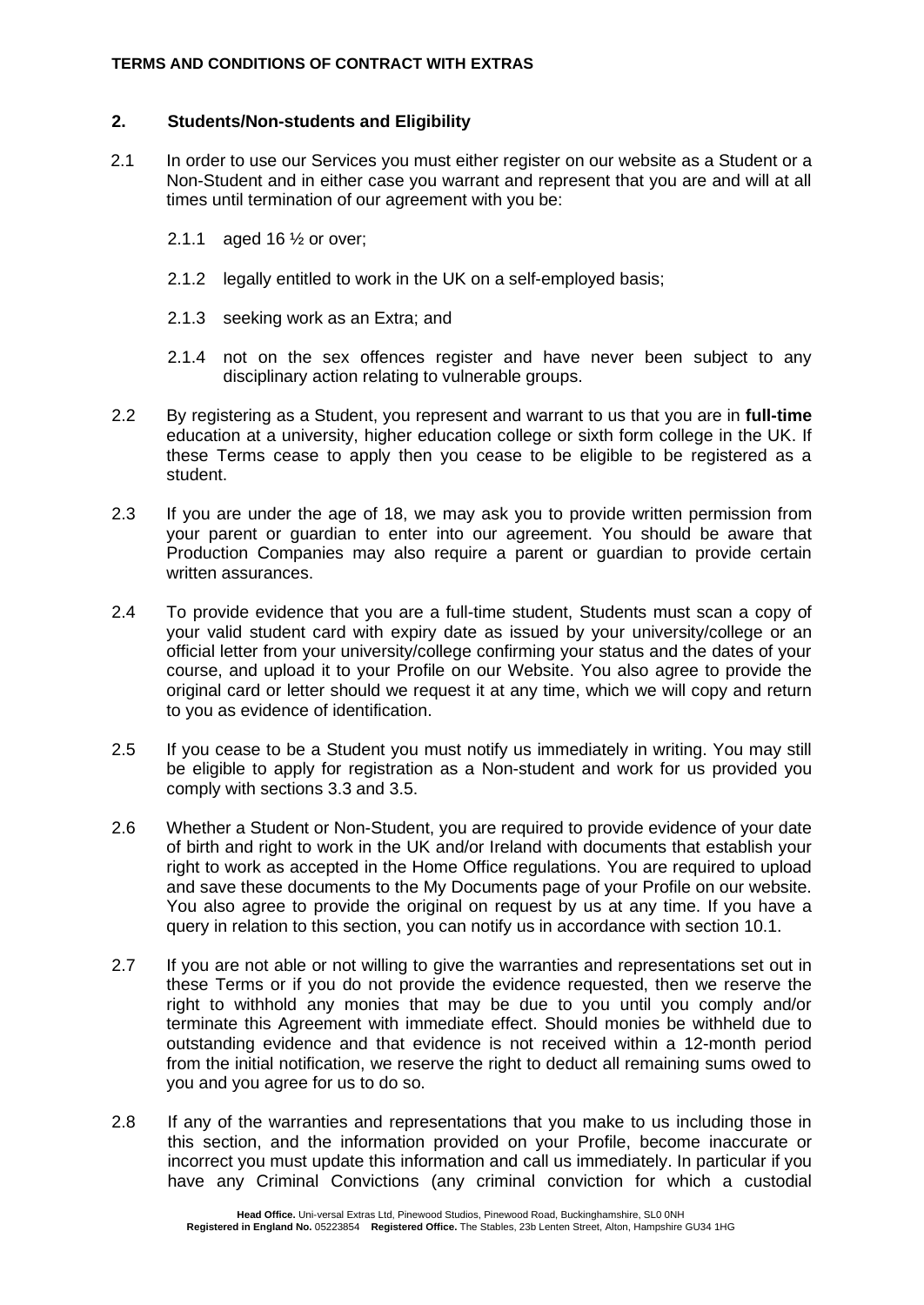<span id="page-3-0"></span>sentence is imposed, or is a sexual offence under the Sexual Offences Act 2003, and is not classified by the Rehabilitation of Offenders Act 1974 as a "spent" conviction) these must be disclosed. If you fail to do so and we discover that you have not disclosed these then we will terminate this Agreement with immediate effect.

- 2.9 We are mindful of our duties to ensure that those with disabilities can participate. If you are disabled or suffer from mental illness you must advise us so that we can offer you roles which are suitable.
- 2.10 A copy of your Profile is available to you once you register on our website and you should notify us within 7 days of registration if you object to any aspect of it although you are advised to amend the Profile as you require yourself.

#### **3. Listing Fees**

- 3.1 Listing Fees ('Listing Fees') are the fees we charge for inclusion of your Profile on our database, website and look books. The Listing Fees represent the administration and hosting costs we incur.
- 3.2 If you are a full-time Student, you are not required to pay any Listing Fees for registration and inclusion on our database. If you cease to be a full-time Student and wish to continue your registration, you are required to pay Listing Fees in accordance with section 3.5 below.
- 3.3 If you are a Non-Student then in order to register your Profile with us you must have a valid debit or credit card in order for us to charge a Listing Fee as set out below. We provide a 30-day free period from the date that you register your Profile on our Website where you will not be charged. If you choose to proceed and get your Profile Listed, either within or after the 30-day free period, you can pay online as part of the registration process or call us to pay your Listing Fee via credit or debit card over the phone.

Listing Fees if you pay immediately as part of your initial registration are as follows:

- 3.3.1 £25.00 including VAT for a period of one year; or
- 3.3.2 £40.00 including VAT for a period of two years; or
- 3.3.3 £55.00 including VAT for a period of three years.

Listing Fees if you choose to not pay immediately but do so prior to securing work, or if you are renewing your Listing, are as follows:

- 3.3.4 £30.00 including VAT for a period of one year; or
- 3.3.5 £50.00 including VAT for a period of two years.

If you choose to pay only after attending an Assignment, the Listing Fee is as follows:

3.3.6 £60.00 including VAT for a period of one year.

Listing Fees are payable solely for inclusion of information about you in our database/Website for the purposes of seeking work for you as an Extra.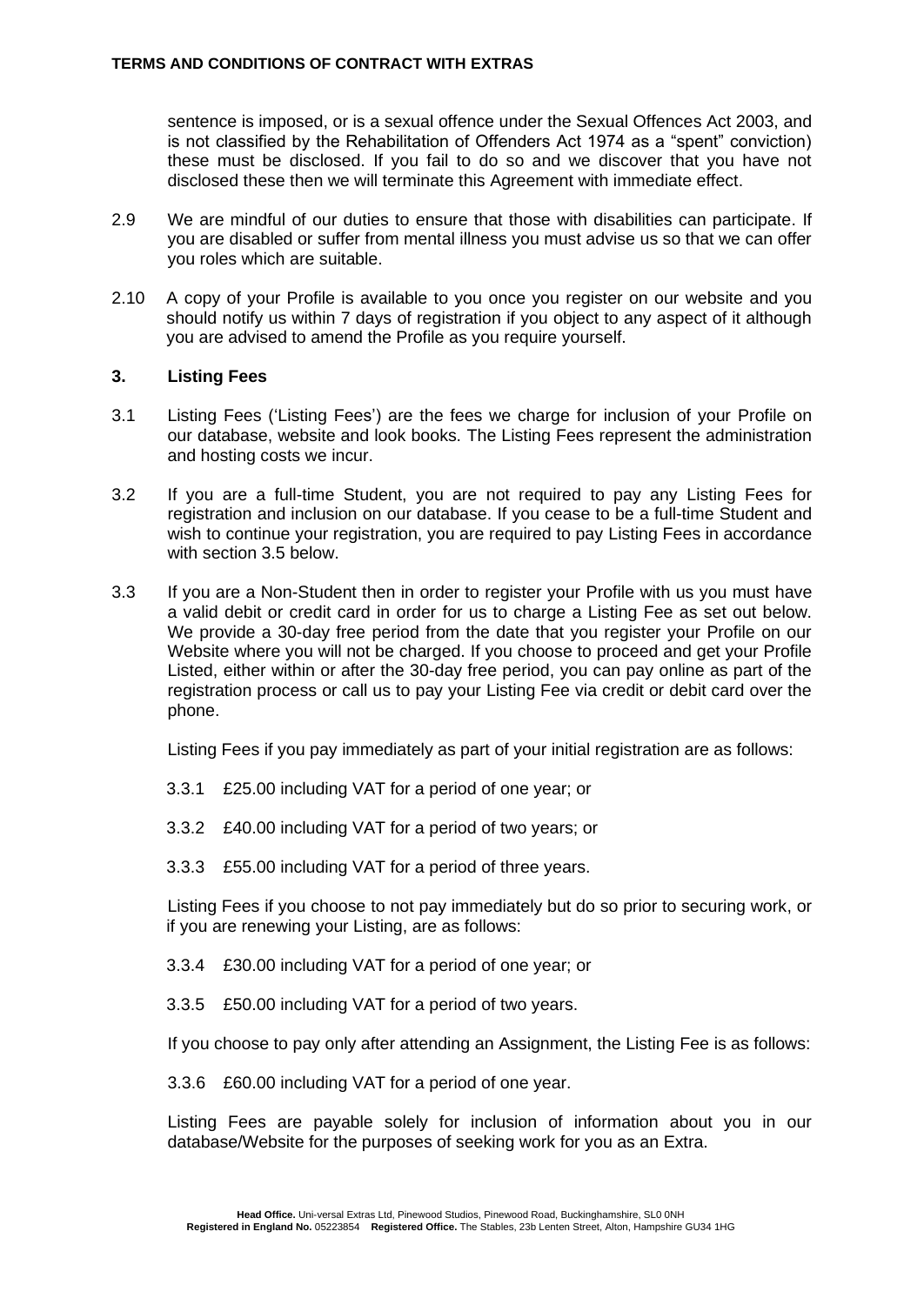The registration period will take effect from the date of payment for registration or renewal. Please note that the fees above are subject to change and you will always be charged at the then current rate at the time the fees are charged (details of which are on our Website).

- 3.4 After expiry of your registration period, we may notify you to request a further payment as set out in section 3.3, should you wish to continue your registration. Any increase in fees will be notified on our website and will apply from the renewal date.
- 3.5 If you register with us as a Student and subsequently cease to be eligible to register as a Student, you must notify us by email to [enquiry@universalextras.co.uk.](mailto:enquiry@universalextras.co.uk) We have the right to move your Profile to a non-student Profile if you cease to be eligible to be registered as a student. If you wish to continue with your registration, or if you have accepted an Assignment while registered as a student for a date when you have ceased to be eligible to be registered as a student or have not provided sufficient proof of your student status covering all the dates worked, then you will be liable for a payment of £60 for a Listing Fee covering a one-year period. If you are a non-student and have accepted an Assignment when you do not have an approved Listing covering all the dates worked, or where your Listing period has expired, you will also be liable for a payment of £60 for a Listing Fee covering a one-year period. We reserve the right to and you consent for us to deduct such payment from any monies which may be due to you for work as an Extra.
- 3.6 We shall have the right at our sole discretion to refuse to grant applications for registration and to terminate a registration at any time in accordance with section 7 below.

### **4. Your Obligations**

- 4.1 You will comply with these Terms and note the provisions of clause 8.3.
- 4.2 You warrant and represent that all information you supply to us is true and accurate and not unlawful, offensive, obscene or of a defamatory nature nor infringes the rights of any third party (for example you must only upload photographs that you have the right to upload).
- 4.3 You will keep all relevant information on our website relating to yourself completely up to date. This is needed by us to help give you a greater chance of obtaining work through us.
- 4.4 You will comply with all laws and regulations that are applicable to you.
- 4.5 You acknowledge the terms of our Privacy Policy as specified on our website and that from time to time the terms of which shall change.
- 4.6 You will notify us if you become aware of any unauthorised access to your Profile or unauthorised use of your username or password.
- 4.7 You will not disclose your password to anyone or allow anyone else to use your account.
- 4.8 You warrant and represent that you are entitled to agree to these Terms and that if you accept any Assignment you will not be in breach of any obligation to any third party by doing so.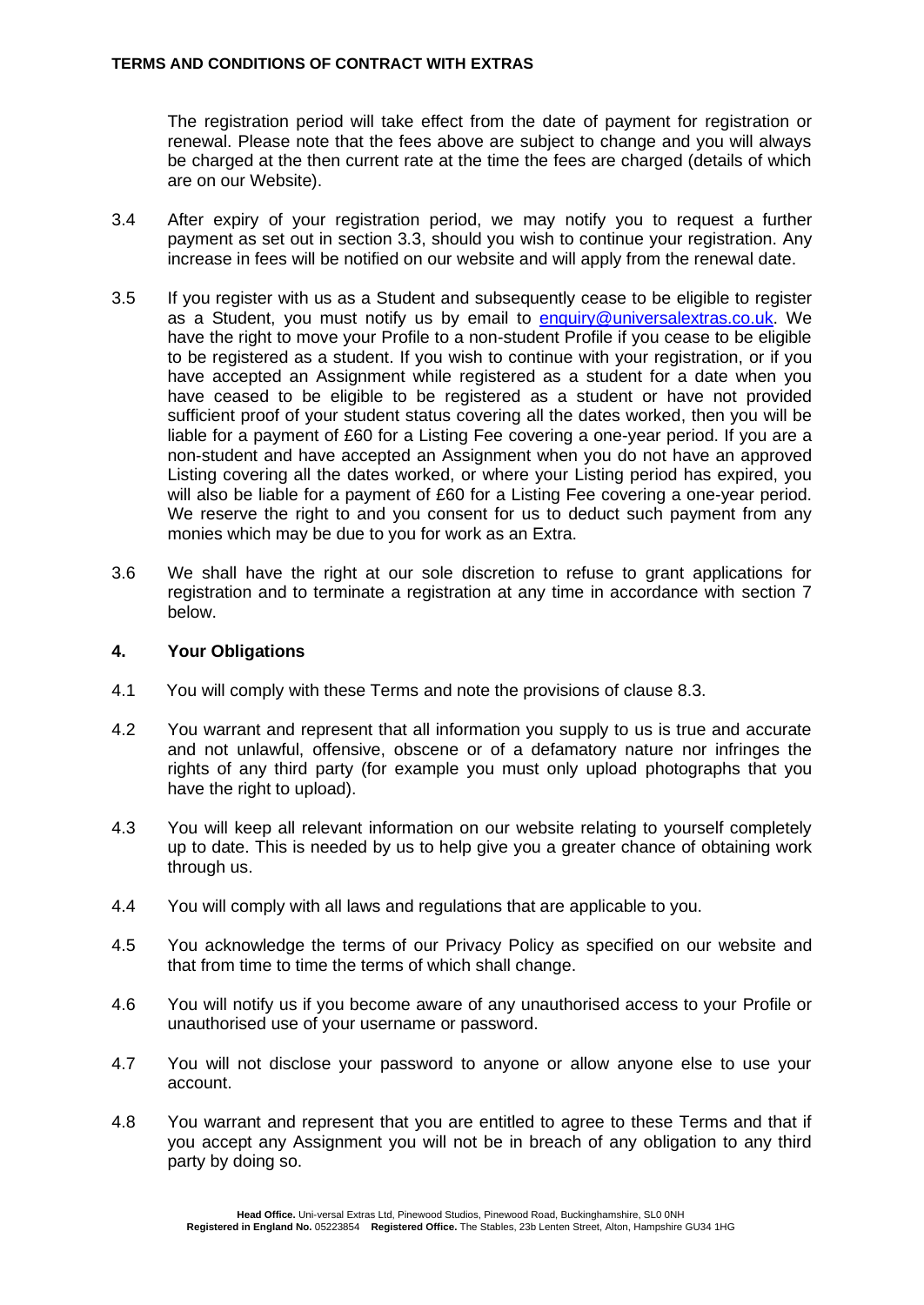4.9 You confirm that we may use all aspects of your Profile including photographs, name and biography for the purpose of promoting and marketing you in connection with finding you work as an Extra.

### **5. Payment Rates for Work**

- 5.1 If we are able to offer you work as an Extra, we will be paid directly by the Production Company on your behalf. You agree that we are authorised to accept payment on your behalf. We will also on behalf of all the Extras that may work on a particular Assignment finalise the rates that will be paid but in this regard we owe no duty to any Extra. We will use our reasonable endeavours to collect any payments due but will not be required to issue proceedings or take other legal action. We do not guarantee and are not responsible for payment of fees or other amounts from Production Companies or anyone else and do not have liability to pay you unless and until we receive the relevant payment.
- 5.2 Payment to you will be made by BACS to a British bank account. You are required to provide details of such a bank account when you register with us. It is your responsibility to notify us of any changes to your bank details. We will only make payments to bank accounts that you give us details of and we are not responsible if you provide us with incorrect details. If payment cannot be fulfilled because you have not provided us with valid bank account details we will charge an administration fee of £5 + VAT each time and you will reimburse us for any bank charges we suffer and we may deduct those fees and charges from amounts payable to you*.*
- 5.3 Payment will be made within 10 working days of receipt of payment from the Production Company (or where we are paid by cheque, within 10 days after the cheques has cleared into our client account) unless you have requested us in writing to hold this money for a longer period or section 2.7 applies.
- 5.4 In the event that you do not notify us of your bank details or give us incorrect details so that we cannot make the payment to you by BACS, you will be required to notify us of your bank details immediately following notification of non-payment by us to you. If the bank details are provided up to one month after notification then an administration fee of  $£5 + VAT$  will be deducted from any payments due to you and you consent for us to do this. If we still have not received the details after a twomonth period then an additional  $£15 + VAT$  fee will be added to the previous administration fee. You agree for this additional  $£15 + \sqrt{AT}$  to be deducted from any sums due to you. If we have still not received the details within a twelve-month period from the initial notification, we reserve the right to deduct all remaining sums owed to you and you agree for us to do this.
- 5.5 We will deduct the sum of 16% plus VAT from fees paid by the Production Company in respect of our agency commission before remitting the fees to you. When we pay you, we will also upload a statement to the My Documents page of your Profile, containing details of what work done by you relates to this payment and any fees, commission or other deductions made by us.
- 5.6 In the event that you do not complete an Assignment for whatever reason, then at our sole discretion payment will be reduced accordingly.
- 5.7 No refunds or rebates of any of our commission is payable.
- 5.8 All payment queries should be addressed to us at payroll@universalextras.co.uk.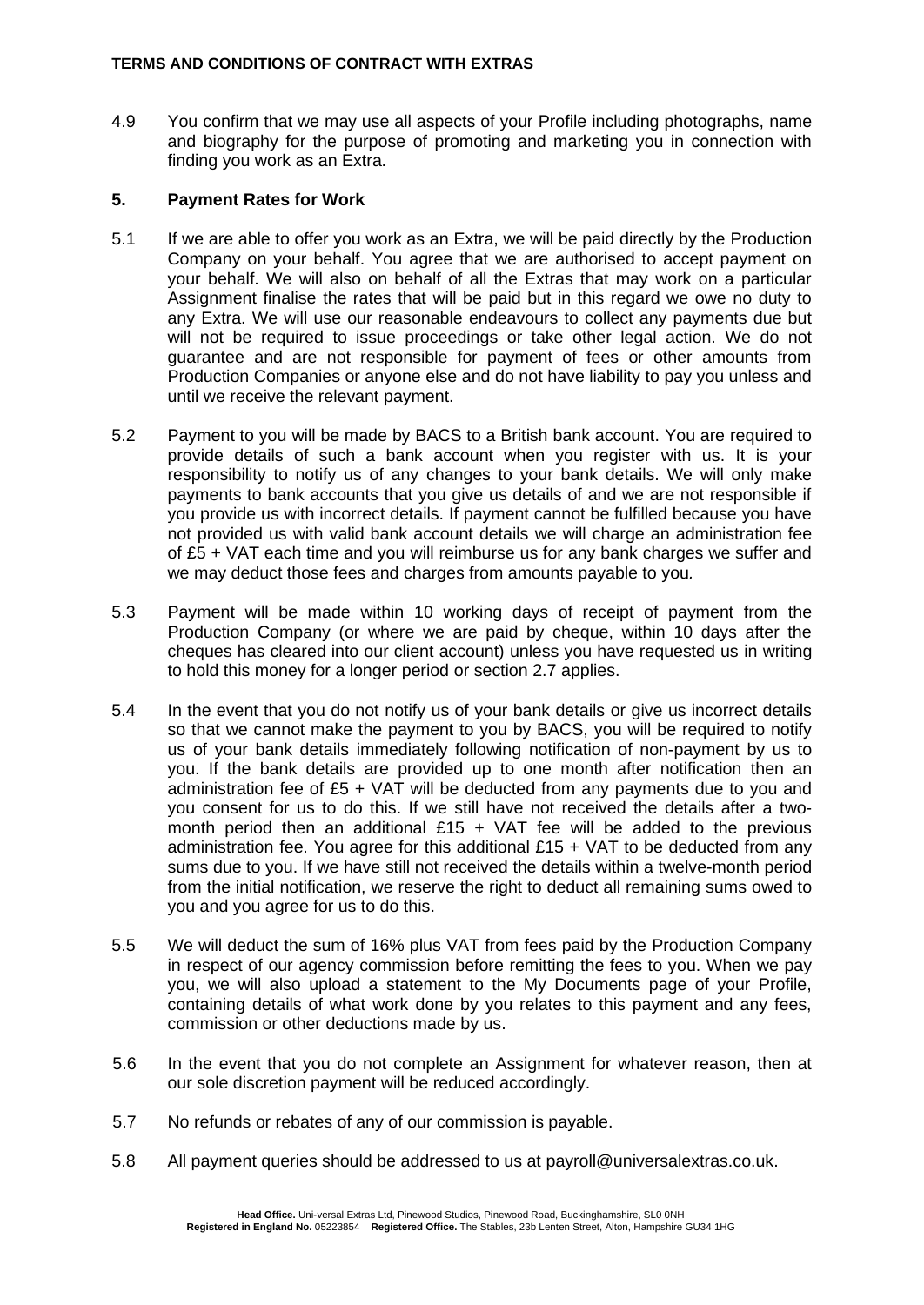- 5.9 If for any reason you receive payment of fees direct from the Production Company and not from us then we are under no obligation to pay you. In such circumstances, we are entitled to invoice you for our commission and any additional fees due, including VAT. If you are paid direct from the Production Company, you must notify us within 2 days of receipt.
- 5.10 Any overpayment of fees to you must be repaid within 7 days of request.
- 5.11 When we pay you, we are required to deduct VAT as instructed by HMRC. VAT is only deducted from the agency commission that you pay and not from the total fees paid by the Production Company.

#### **6. Tax and National Insurance**

6.1 When working as an Extra the Inland Revenue view your tax status as selfemployed. Payments will therefore be made to you gross of tax and Class 1 National Insurance contributions and you must declare these earnings as part of your normal self-employed Self-Assessment return. If you require further information you should contact your accountant or local tax office.

# **7. Termination**

- 7.1 You may terminate your registration and any agreement that we have with you at any time upon giving us written notice. Any Listing Fees paid will not be refundable unless you notify us that you wish to cancel or withdraw from these Terms within the 30-day free period from the date that you register your Profile on our Website.
- 7.2 We may terminate your registration and any agreement that we have with you immediately at any time:
	- 7.2.1 Without reason by giving you notice by email;
	- 7.2.2 In the event that you (a) fail to pay the relevant Listing Fee by the due date or (b) are in breach of these Terms or we have reasonable grounds to believe that you are in breach of these Terms or (c) fail to provide us, within a reasonable time limit specified by us, with sufficient information to enable us to determine the accuracy and/or validity of any information provided by you, or fail to provide the evidence requested in accordance with section 2;
	- 7.2.3 Carry out any act or make any omission which is damaging or potentially damaging to our business, third parties or other users of our services. For the avoidance of doubt this will include;
		- 7.2.3.1 making public or publishing (including, without limitation, by posting matter on internet message boards or social networking websites) or causing to be made or published to anyone in any circumstances any disparaging remarks or comments concerning our business, third parties or other users of our services;
		- 7.2.3.2 making public or publishing (including, without limitation, by posting matter on internet message boards or social networking websites) or causing to be made public or published, any information accessible to you via our website (including, without limitation, the Jobs Board) or relating to an assignment (including, without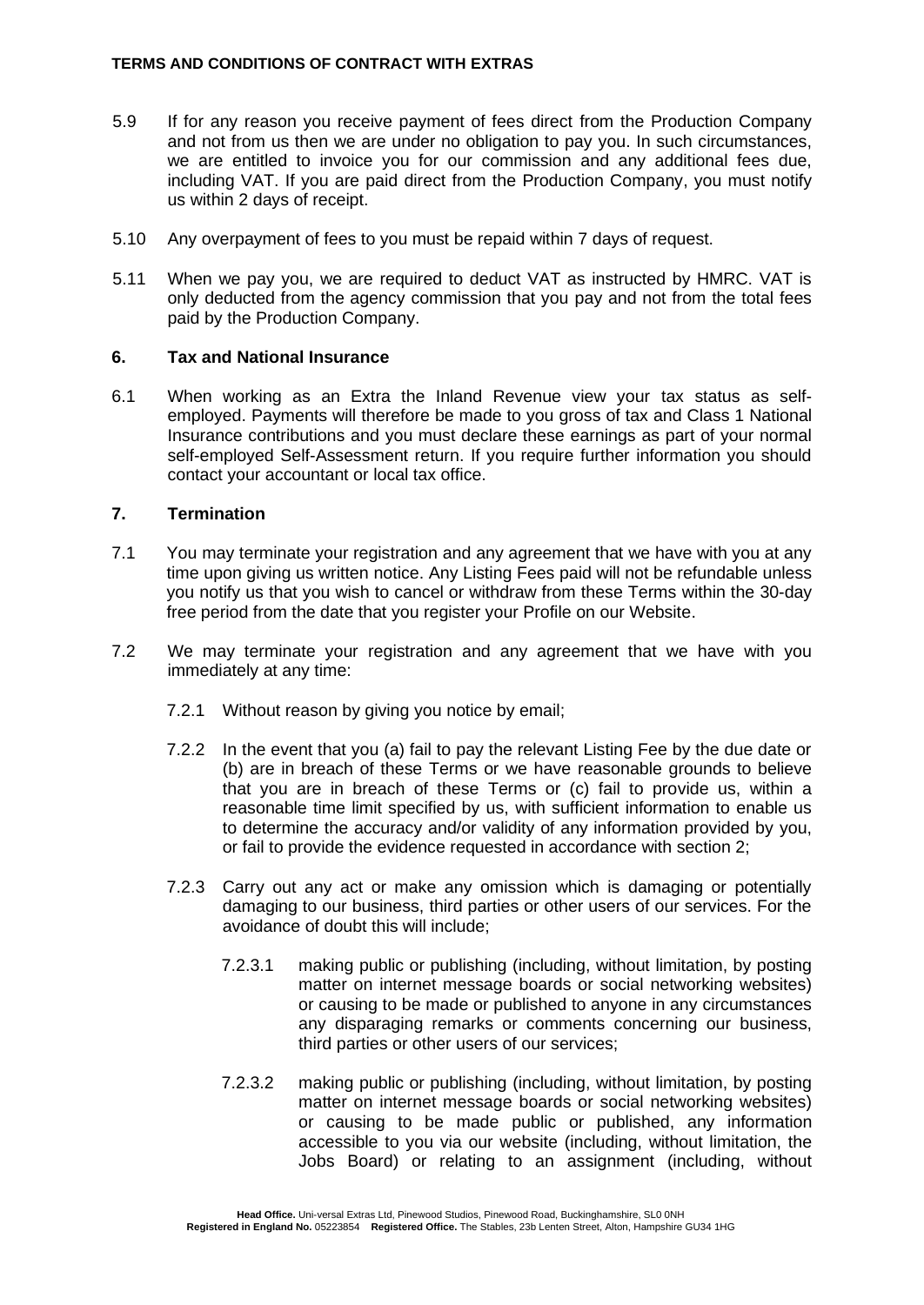limitation, information given verbally) unless you have prior written consent from us to do so.

- 7.3 Upon or at any time after termination of your membership for any reason by you, we may delete your Profile from our Website and database and will be under no further obligation to you.
- 7.4 Provisions of these Terms which are expressly or by implication intended to survive termination shall continue beyond termination including section 12.

### **8. Acceptance of Work**

- 8.1 If you are contacted by us with an offer of an Assignment to the extent we are able we will inform you electronically of:
	- 8.1.1 the identity of the Production Company,
	- 8.1.2 the date the work is to commence,
	- 8.1.3 the duration or likely duration of the work,
	- 8.1.4 the type of work,
	- 8.1.5 location and,
	- 8.1.6 hours during which you would be required to work,
	- 8.1.7 the rate of pay that will be paid,
	- 8.1.8 any expenses payable by or to you,
	- 8.1.9 any risks to health and safety known to us, and
	- 8.1.10 any experience, training, qualifications and any authorisation required by law or a professional body the Production Company considers necessary (or which are required by law to work on the Assignment).
- 8.2 You acknowledge that:
	- 8.2.1 we will not be able to provide this information unless you have, if applicable, adhered to the provisions of section [2.88](#page-3-0);
	- 8.2.2 we will send you the information within three working days of us receiving details of the Assignment from the Production Company;
	- 8.2.3 if you have worked on that Assignment before we will only relay to you such details that have changed.
- 8.3 You are not obliged to accept any Assignment offered by us (on behalf of the Production Company) but if you do, during every Assignment and afterwards where appropriate, you will:
	- 8.3.1 turn up to the Assignment on time and remain at the Assignment as agreed;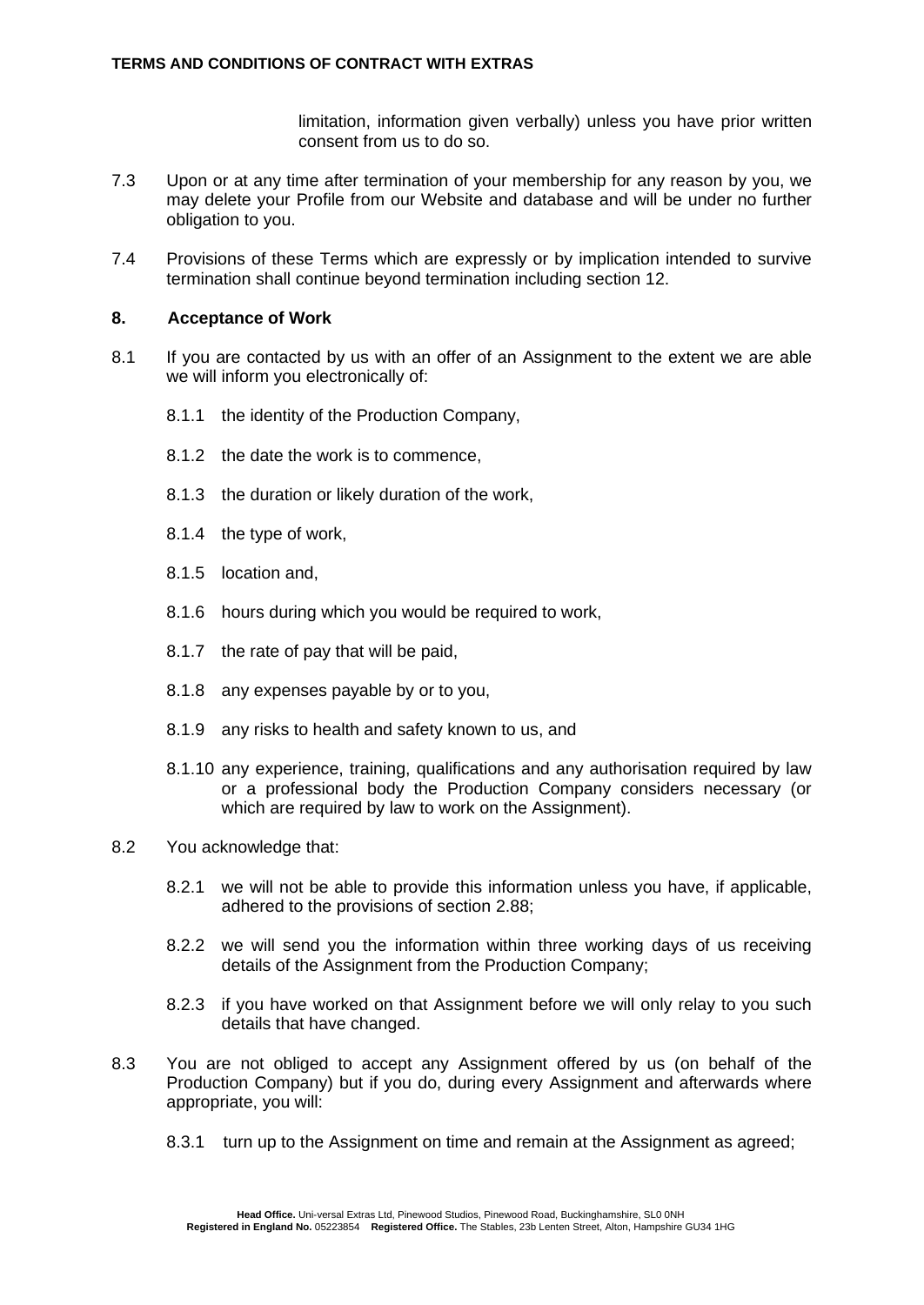- 8.3.2 play the Extra role that you have been booked for to the best of your skill and ability;
- 8.3.3 co-operate with the Production Company's reasonable instructions and accept the direction, supervision and control of any responsible person in the Production Company's organisation
- 8.3.4 abide by our standard engagement terms (section 8.11) and the terms of any additional agreements made between the Production Company and the Extra in relation to a specific Assignment;
- 8.3.5 observe any relevant rules and regulations of the Production Company to which attention has been drawn or which you might reasonably be expected to ascertain;
- 8.3.6 take all reasonable steps to safeguard your own health and safety and that of any other person who may be present or be affected by your actions on the Assignment and comply with the Health and Safety policies and procedures of the Production Company;
- 8.3.7 not engage in any conduct detrimental to the interests of the Production Company;
- 8.3.8 not at any time whether during or after our agreement with you divulge to any person, nor use for your own or any other person's benefit, (1) any confidential information that you may learn regarding the Production Company and its business affairs or dealings; (2) that you have worked on the Assignment; (3) any details of the Assignment; (4) any confidential information relating to our employees, business affairs, transactions or finances;
- 8.3.9 adhere to any specific requirements that the Production Company may have and to recognise that such may be given orally.
- 8.4 If you are unable for any reason to attend work during the course of an Assignment you must inform Uni-versal Extras by telephoning us as soon as possible. Text messages and emails are not acceptable.
- 8.5 If, either before or during the course of an Assignment, you become aware of any reason why you may not be suitable for an Assignment, you shall notify us without delay.
- 8.6 We or the Production Company may terminate an Assignment at any time without prior notice or liability in line with agreements in place.
- 8.7 If you do not inform the Production Company or us with a valid reason why you would be unable to attend work during the course of an Assignment this will be treated as termination of the Assignment by you in accordance with section 8.6 unless you can show that exceptional circumstances prevented you from complying with this section 8.7.
- 8.8 If you are absent during the course of an Assignment and the Assignment has not been otherwise terminated we will be entitled to terminate the Assignment in accordance with section 8.6 if the work to which you were assigned is no longer available for you and at our sole discretion remove your details from the Uni-versal Extras Ltd system.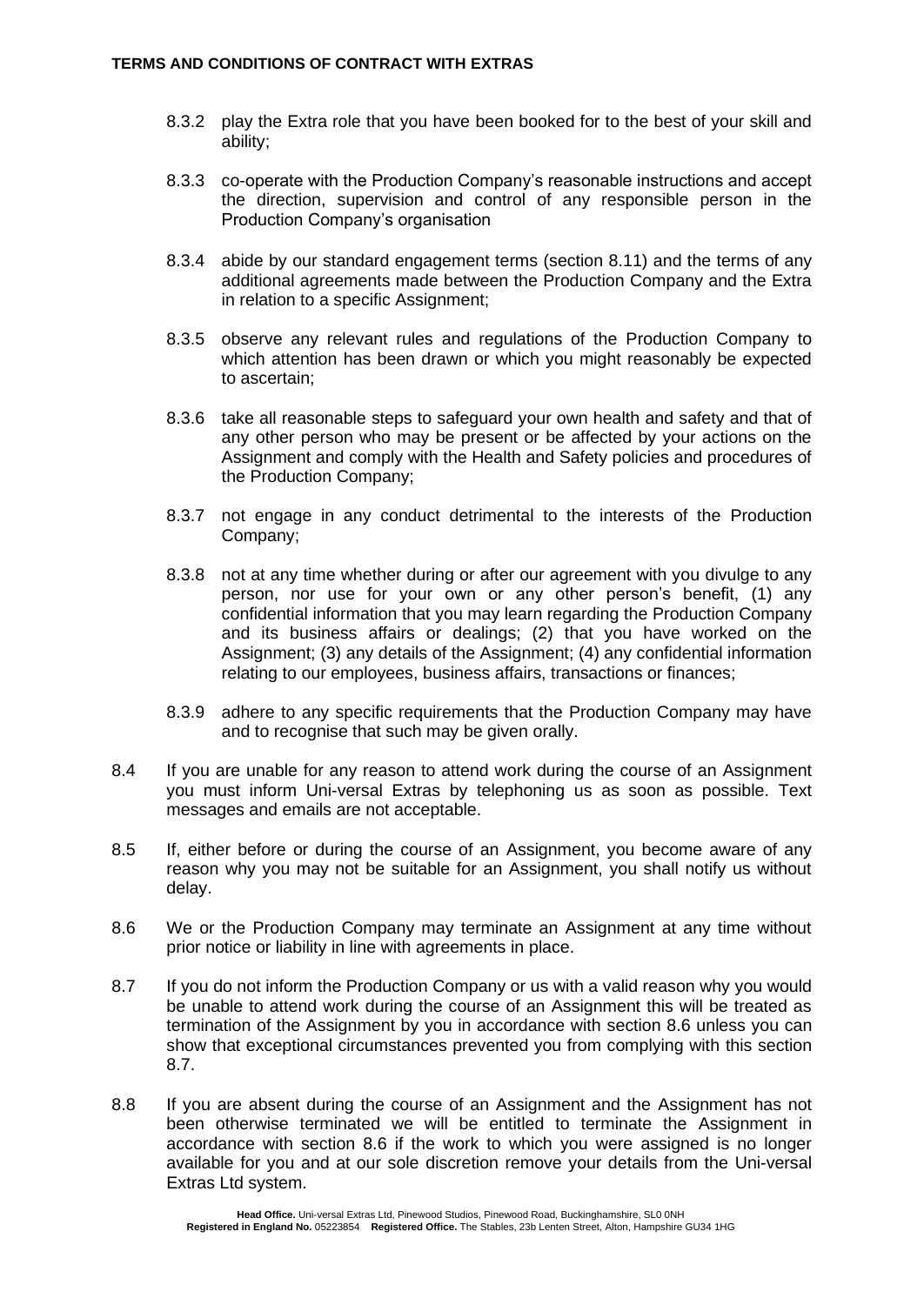- 8.9 You are under no obligation to accept any offer of work and we are under no obligation to offer you any work.
- 8.10 On some occasions, once filming has concluded, if may be that your status for that Assignment is of a higher contribution level that that first agreed ("Upgraded Role") in which case you may be entitled to enhanced fees from the Production Company. Any negotiations for an Upgraded Role relating to an Assignment that you have accepted must only be undertaken by us and you must refer all such matters to us and not deal with them yourself.
- 8.11 You hereby agree that your engagement on an Assignment is subject to the standard terms and conditions noted at Appendix A, the terms of which you agree to observe; unless we inform you electronically of different terms specific to the Assignment that you have been booked for.

#### **9. Intellectual Property**

- 9.1 You grant us an irrevocable royalty free licence to use any of the material whether that is photographs or other images of you or any comment that you provide that you provide to us and we are allowed to manipulate, reformat and otherwise alter this material for use on our website and database and other business purposes. You waive any moral rights that you may have and will not assert moral or similar rights.
- 9.2 We may delete all or part of the information you supply to us at our sole discretion.

#### **10. Notices**

- 10.1 You may send notices to us at enquiry@universalextras.co.uk or you may mail us at our current address as set out on our Website. When we refer to notifying us in writing, emails are sufficient.
- 10.2 We may send notices to you by emailing you at the email address you supply on your Profile. We may also write to you at the address you supply to us on your Profile. It is your responsibility to verify that your email account is in proper working order and to check your emails and you assume the risk of all consequences for transmission or operational failures.

# **11. Data Protection and Privacy**

- 11.1 By registering with us, you agree to us using your personal details in order to supply the Services to you (which may involve passing them on to relevant third parties such as Production Companies) and in order to send you further information about our products and services. We may share the data amongst our business partners for the purposes of our business interests including fulfilling our obligations to you, statistical analysis, marketing of products and services and credit control. We may pass your personal details to other companies whom we think may wish to contact you about other products and services.
- 11.2 To make sure we follow your instructions correctly and to improve our service to you through training of our staff, we may monitor or record communications.
- 11.3 We will also pass on your personal details to Production Companies and payroll companies to enable them to deal with their procedures and to assist in you being paid.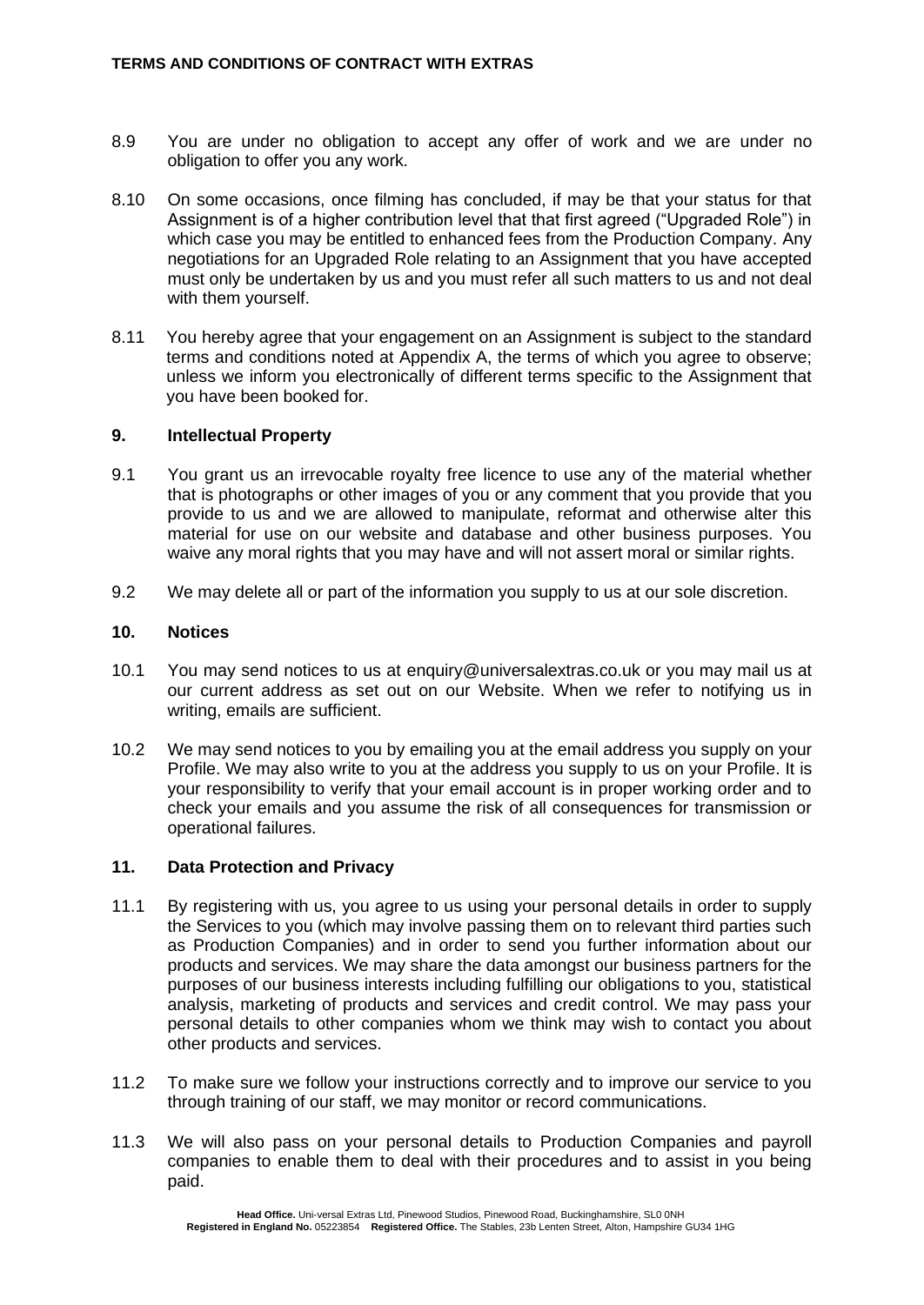- 11.4 You acknowledge that by working with us we will process your data. This processing includes making all necessary background information checks, making payment and disclosing your details to our clients so that arrangements can be made for your work. We will contact you from time to time with information regarding our business that we need to share with you. Should we sell our business we may need to share your personal data with any purchasers. This list is not conclusive and the list will change as our needs as a data controller change. Save for the background checks referred to above we process data on the grounds that the processing of it is a necessary function of our contract and our legitimate interest. When we share data with our clients they are responsible to you as they are a data controller in their own right. We will retain your data in line with our [Privacy Policy.](https://www.universalextras.co.uk/download_file/1526)
- 11.5 You consent to us processing sensitive personal data that we may hold about you and disclosing this as set out above.
- 11.6 You consent to us exporting data about you including sensitive personal data outside the European Economic Area.
- 11.7 You may request us to stop using your data or contacting you in particular ways (other than as is necessary for the performance of our obligations under our agreement or as permitted by law) by contacting data@universalextras.co.uk.
- 11.8 You acknowledge and agree to be bound by the terms of our Privacy Policy where applicable.

#### **12. Liability**

- 12.1 Nothing in these Terms limits our liability to you in the event of death or personal injury from our negligence or where the law does not permit us to limit or exclude our liability.
- 12.2 We will not be liable under our agreement with you for any loss, injury, expense, delay or damage caused by either of us or our employees or agents in circumstances where:
	- 12.2.1 there is no breach of a legal duty of care owed to you by us or by any of our employees or agents;
	- 12.2.2 such loss or damage is not a reasonably foreseeable result of any such breach at the time we enter into our contract with you;
	- 12.2.3 any increase in loss or damage results from breach by you of any of these Terms.
- 12.3 We are not responsible for indirect losses which happen as a side effect of the main loss or damage and which are not reasonably foreseeable by you and us at the time we enter into our contract with you (such as loss of profits or loss of opportunity).
- 12.4 We have no liability to you which arises from the provision by you to us of incorrect information. You must therefore check and verify any information you supply to us prior to doing so.
- 12.5 We have no liability for any injury or loss you may receive or suffer while carrying out any Assignment.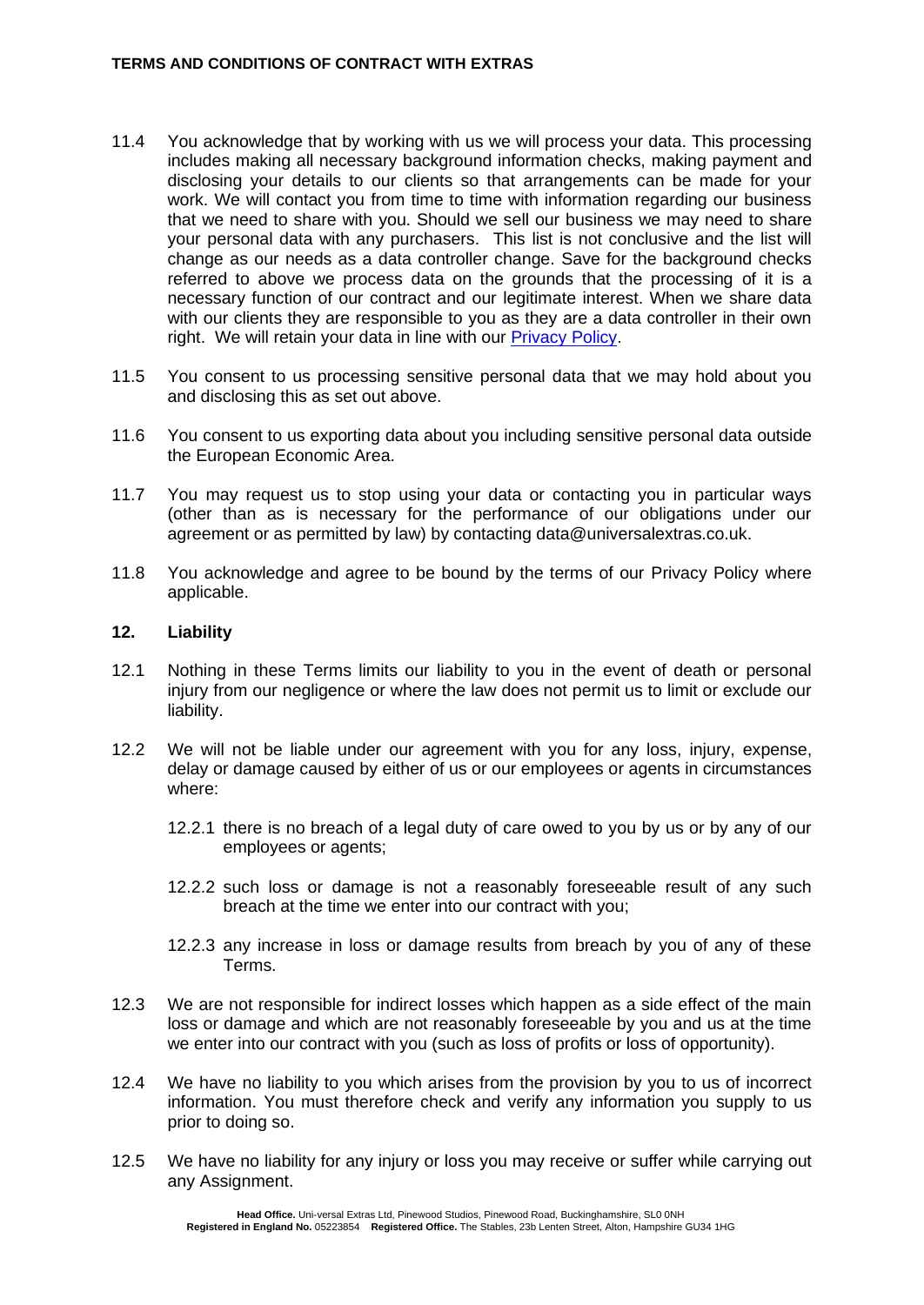- 12.6 Our maximum liability to you in contract, tort (including negligence) or otherwise in relation to our relationship with you is (subject to section 12.1) limited to the higher of £200 and the amount of fees that you pay to us in the 12 months prior to the date the incident causing the liability in question has arisen.
- 12.7 As a consumer, you may have certain rights. These Terms do not affect those rights.
- 12.8 We will not be liable in any way for technical or other problems that you may experience in receiving emails or when using our Website and we are not responsible for any loss or damage of any kind caused to your computer equipment from using our Website.

#### **13. General**

- 13.1 If any provision of these Terms is unenforceable this will not stop the rest of these Terms from being enforceable.
- 13.2 Headings are for convenience only and do not affect the meaning of these Terms.
- 13.3 You are not our agent, employee or partner and you are not authorised to enter into any obligation on our behalf.
- 13.4 We may assign this Agreement; your rights under this Agreement are personal to you and you may not assign them.
- 13.5 The only third party that can enforce rights pursuant to the Contracts (Rights of Third Parties) Act 1999 is a Production Company who following the breach of clause 8.3 by you suffers loss of any nature.
- 13.6 Even if we do not exercise any of our rights on a particular occasion, that will not prevent us exercising those rights in the future.
- 13.7 We are not responsible for matters beyond our control which prevent us from performing our obligations.
- 13.8 Reference to the singular include a reference to the plural and vice versa; reference to one gender includes a reference to all genders; the words "including" means "including without limitation".
- 13.9 These Terms are governed by and construed in accordance with the laws of England and Wales. Each of us submits to the non-exclusive jurisdiction of the English Courts.

# **14. Definitions**

In these Terms, the following words shall have the following meanings:

| "Assignment"           | an assignment for work as an Extra;                                                                                                                                |
|------------------------|--------------------------------------------------------------------------------------------------------------------------------------------------------------------|
| "Criminal Convictions" | any criminal conviction for which a custodial sentence is<br>imposed and is not classified by the Rehabilitation of Offenders<br>Act 1974 as a "spent" conviction; |
| "Extra"                | a person who works as an Extra or background artist including<br>in an Upgraded Role;                                                                              |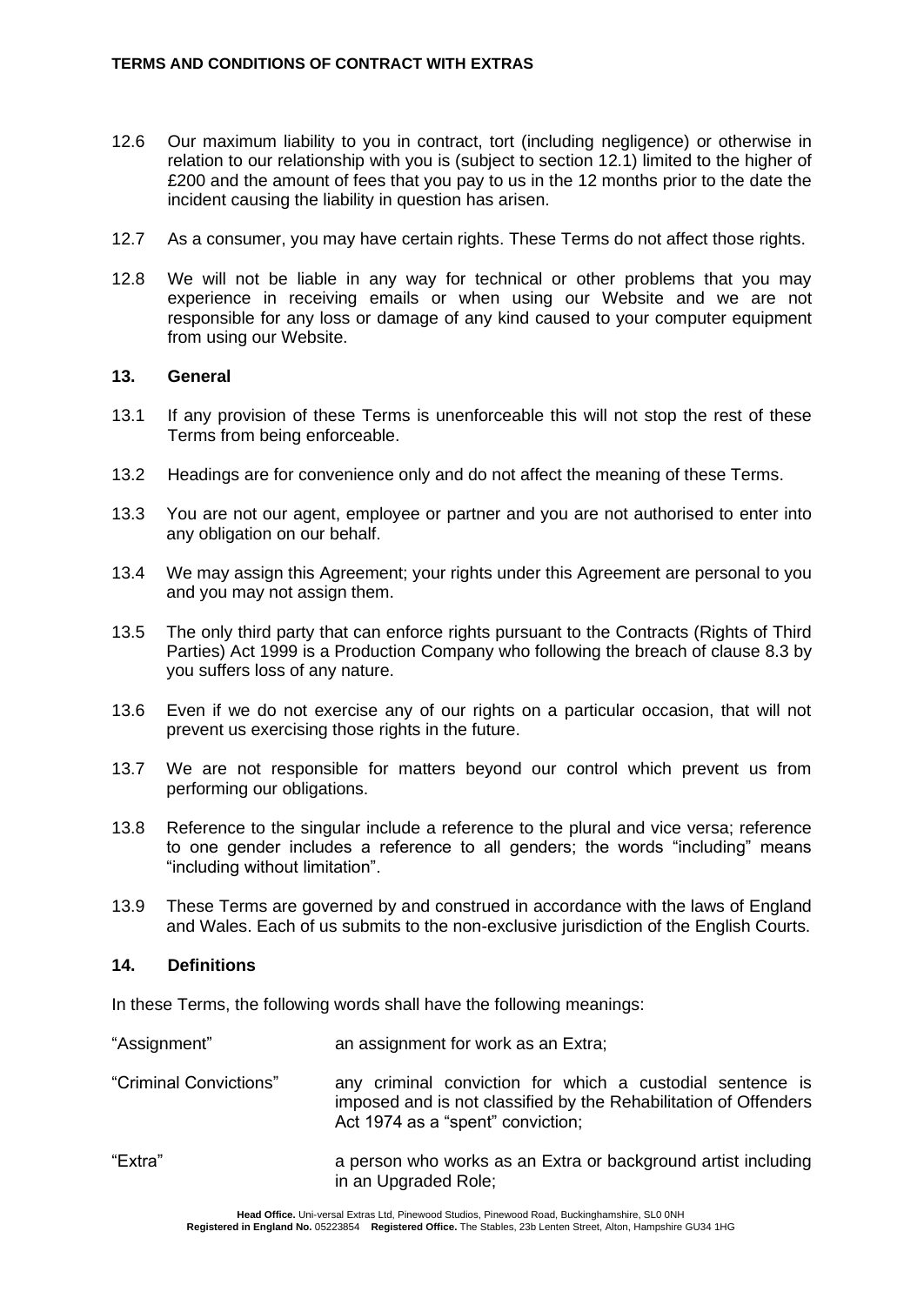#### **TERMS AND CONDITIONS OF CONTRACT WITH EXTRAS**

- "Production Company" a third party whom we introduce you to for the purpose of hiring your services as an Extra;
- "Profile" your personal Profile on our website that you create and provide the information and data for;

"Upgraded Role" the same meaning given in section 8.10;

- "you" (or "your") the person, company or other legal person who enters into a contract with us or accesses our website;
- "us" (or "our" and "we") Uni-versal Extras Limited, a limited company registered in England with company registration number 05223854. Telephone: 0345 0090 344. You can write to us: Uni-versal Extras Ltd, Pinewood Film Studios, Pinewood Road, Buckinghamshire, SL0 0NH. If we change addresses, our current address will always be on our website and you should write to us there. Our VAT Number is 872328120.

All Rights Reserved. The contents of these Terms and our website are protected by copyright.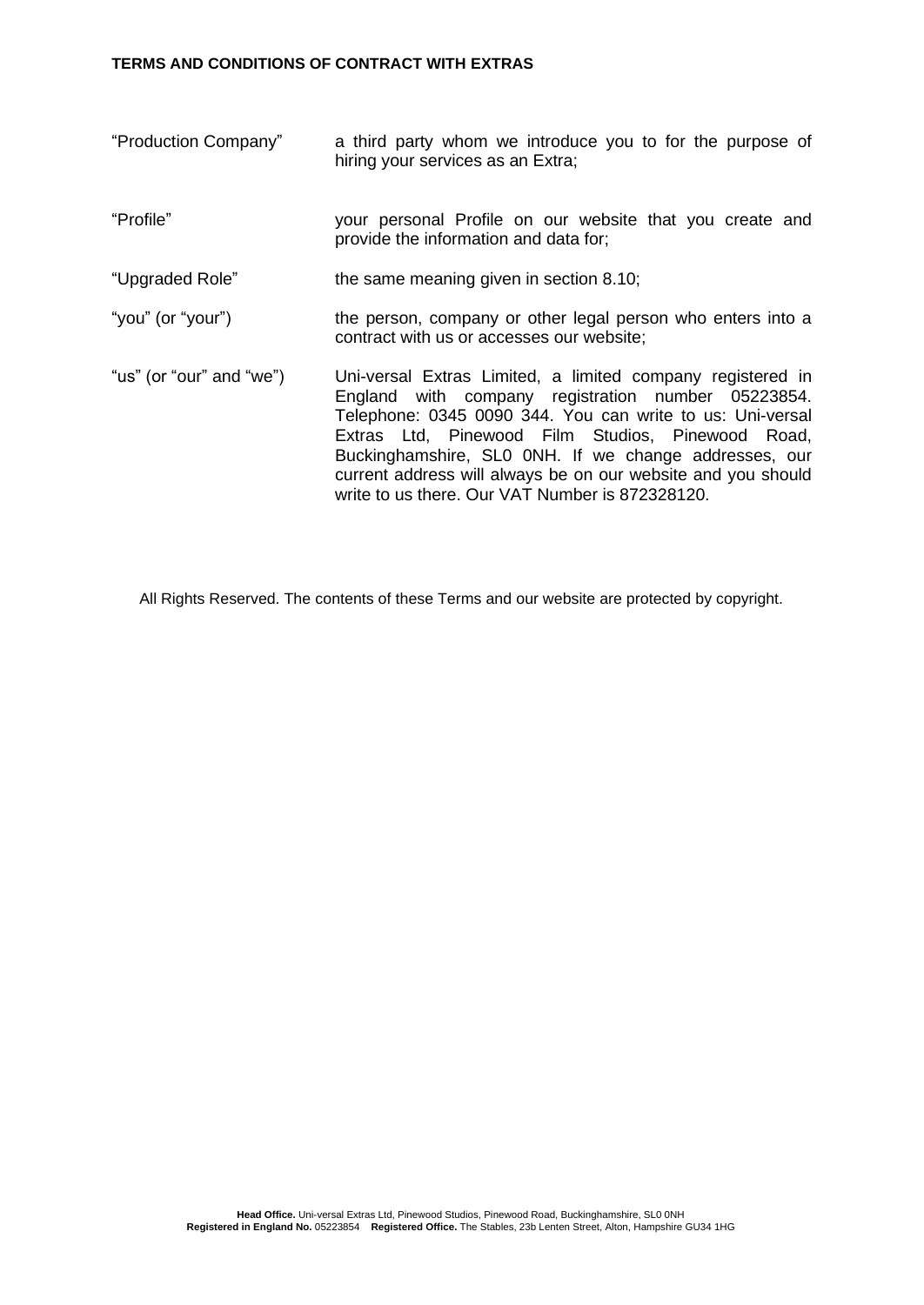# APPENDIX A – Standard Engagement Terms

The Extras engagement is subject to the following standard terms and conditions, which the Extra agrees and undertakes to observe unless we inform you electronically of different terms specific to the Assignment that you have been booked for:

- 1. The Extra acknowledges the reciprocal obligations it owes the Production Company whereby the Production Company permits the Extra to attend the filming location and the Extra agrees to attend and that although payment is made by Uni-versal Extras the monies in question are paid by the Production Company and such monies are held on trust by Uni-versal Extras until they are paid by Uni-versal Extras to the Extra.
- 2. You hereby assign to the Production Company in question all rights, including without limitation all copyright, both present and future, in and to the products of your services in and in connection with the Production Title ("Products") throughout the universe in perpetuity and hereby give all consents necessary for the reproduction, exhibition, transmission, broadcast and exploitation of the Products without time limit throughout the universe by all means and media (whether now known or hereafter discovered and developed);
- 3. The Production Company shall be entitled to cut and edit the Production Title as it deems fit and it shall not be obliged to include all or any of the Products in the Production Title;
- 4. You irrevocably waive the benefits of and agree not to assert any provision of law known as "moral rights" or any similar laws of any jurisdiction;
- 5. You hereby grant the Production Company and its assignees the right to use your name, voice and likeness and biographical data in any and all media throughout the universe in perpetuity in connection with the distribution, exhibition, advertising and other exploitation of the Film or any related products.
- 6. You hereby agree that your voice may be dubbed into any language;
- 7. You hereby agree not to divulge or disclose any information of any nature or kind relating to the Products or to the Production Company's general affairs coming within your knowledge by reason of the Products or Production Company divulging or disclosing any information relating to the Products to anyone including, but not limited to, the press, the media, friends, family and acquaintances and the general public, either directly or indirectly, whether on blogs, via social networks (including, but not limited to, Twitter, Facebook, Instagram and YouTube), websites or the internet or by any other means or media whatsoever;
- 8. You hereby agree not to bring any cameras, mobile telephones or any form of recording equipment to the set and in the event that any such devices are found on you, they will be confiscated by the Production Company and returned at the end of the filming day;
- 9. The Production Company will not be held responsible for any loss and/or damage to your personal property. The Production Company will hold you, the Extra, responsible for any loss and/or damage caused by you to the Production Company's property;
- 10. Where a Production Company elects to use a chit (salary voucher) or digital version thereof, no payment can be made unless that record is duly completed between the Production Company and the Extra. You certify that in cases where you are asked to complete a chit that all the information provided is correct. Any queries or issues relating